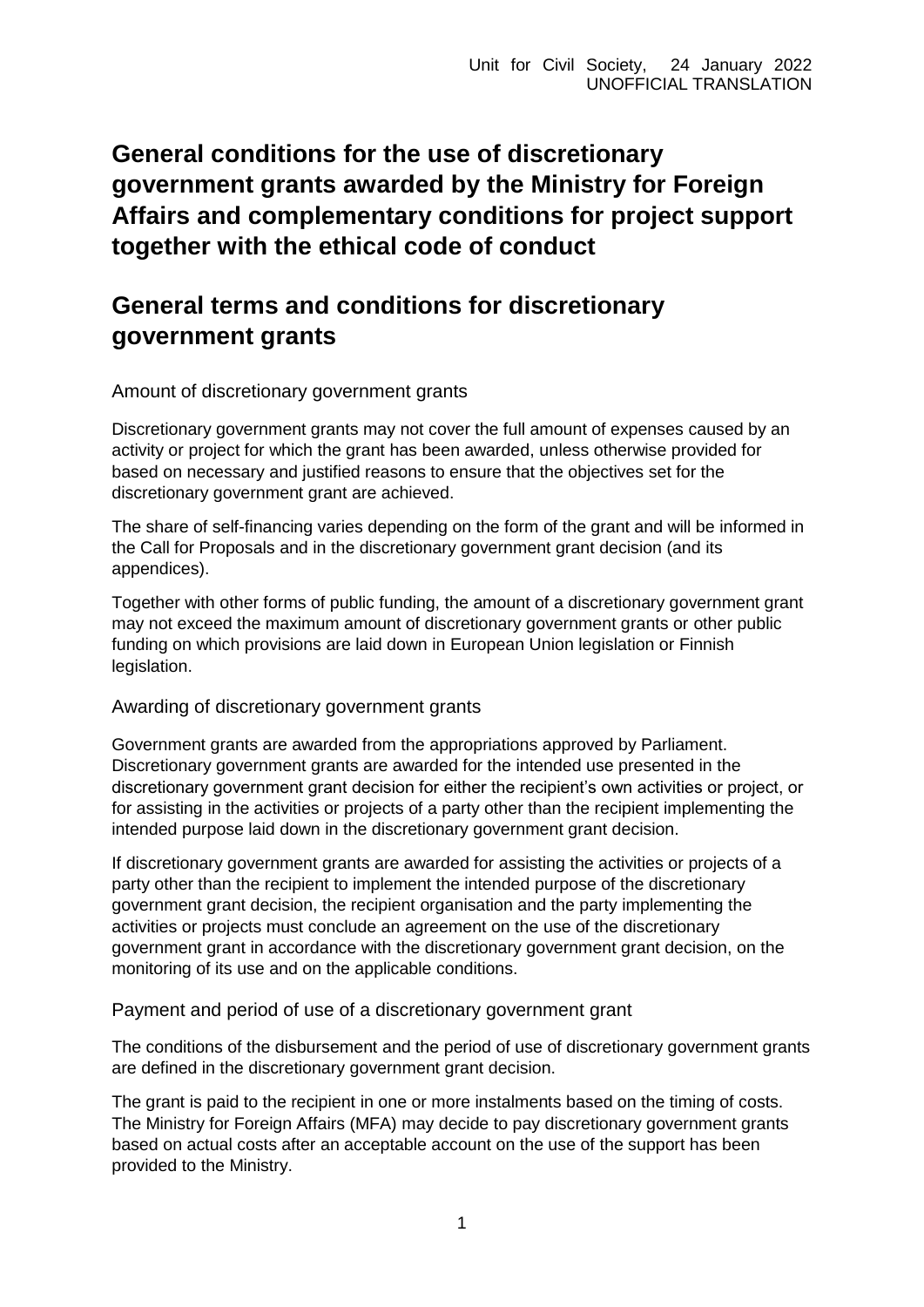An advance can be paid on discretionary government grants if this is justified in terms of the use of the support and its monitoring.

Recipients of the discretionary government grants must provide the MFA with accurate and sufficient information necessary for the disbursement of the grant.

The MFA will pay the grant based on the disbursement requests sent by the recipient. If the grant spans multiple years, the funds are payable without a separate decision after the first year of disbursements following approval of the government budget for the year in question by Parliament and its entry into force, provided that Parliament has granted the funds for the purpose in question. The disbursement requests must take into account the timing of the costs. The additional conditions concerning the staggering of the disbursements will be included in the discretionary government grant decision.

The recipient may contact the Ministry and apply for a carry-over of the funds to the following year or the following funding period. The change may not be implemented before a favourable decision has been received on the carry-over application. Funds that remain unused at the end of a calendar year must be taken into account in the first disbursement request of the following year.

#### Use of discretionary government grants

Discretionary government grants may not be used for other than the purpose presented in the discretionary government grant decision. When carrying out the project for which funding has been granted, the recipient organisation must adhere to the conditions and restrictions incorporated in the discretionary government grant decision.

If discretionary government grants have been awarded for the procurement or basic improvement of property that is to be used for a specific purpose defined in the discretionary government grant decision, the property may not be permanently used for purposes other than that specified in the discretionary government grant decision, nor may the ownership or control of the property be transferred to another party during the period of use of the property defined in the discretionary government grant decision.

The recipient organisation is fully responsible for any possible problems, claims and other consequences resulting from the use of the discretionary government grant. The recipient organisation is fully accountable to the MFA for the appropriate use of the discretionary government grant also insofar as the funds have been used to assist in projects or activities of a party other than the recipient organisation. The legal relationship of the recipient organisation to the MFA is subject to public law. This means that the MFA may, for example, demand reports of the use of the grant, conduct relevant audits and recover misused discretionary government grant from the recipient organisation even in the event that the recipient organisation has, the discretionary government grant decision permitting, allocated part of the transferred funds to the activities or projects of another party implementing the intended purpose defined in the discretionary government grant decision. In other words, transferring a discretionary government grant to a third party does not in any way exempt the recipient organisation from its obligations/liabilities under public law. The recipient organisation must also clarify the use of the discretionary government grant in respect of the part that it has been managed by another party.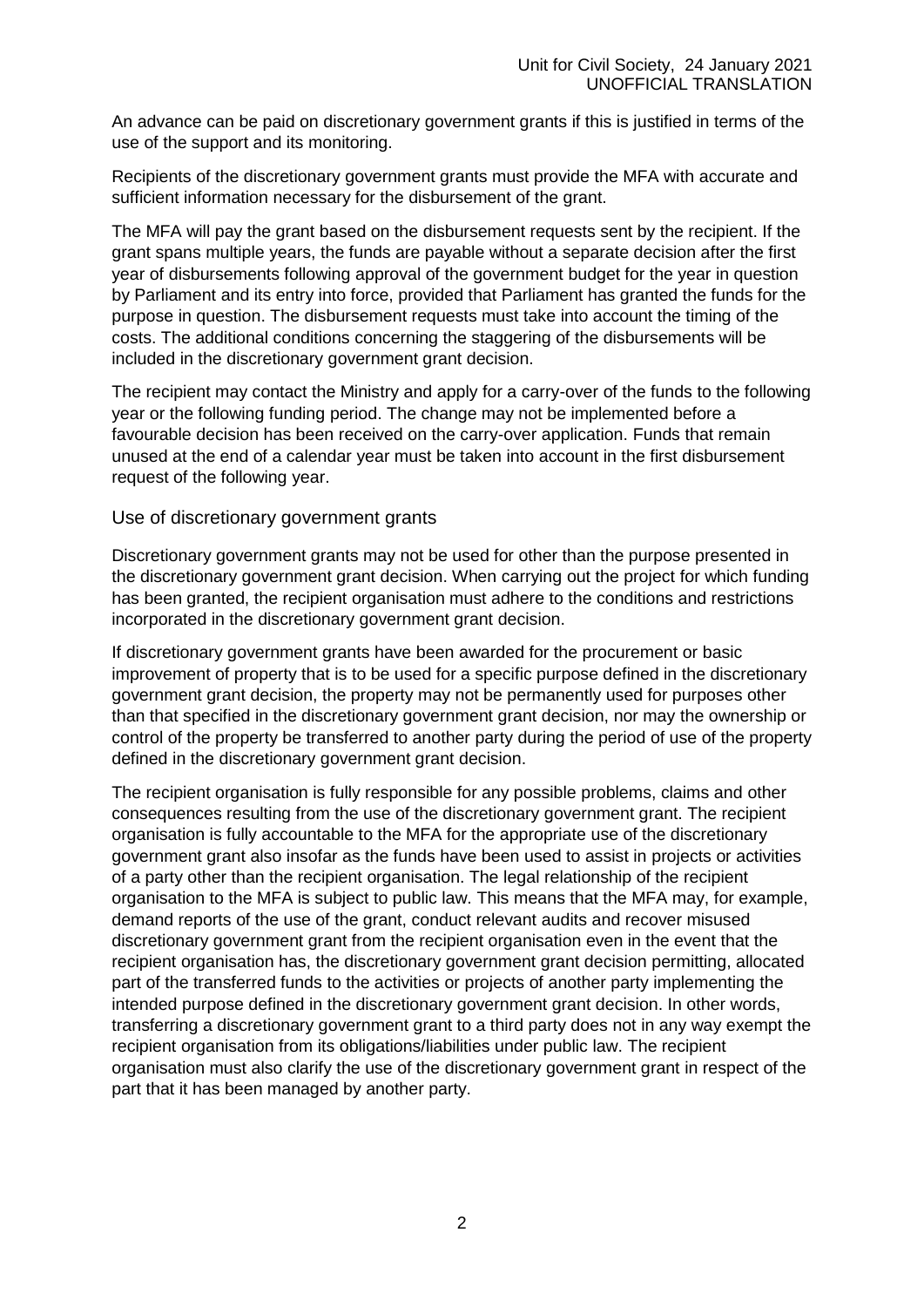### Eligible expenses

Discretionary government grants and the self-financed contribution can only be used to cover reasonable costs necessary for implementing the supported operations in accordance with what is laid down in the discretionary government grant decision of the MFA.

## Changes to the plan for the use of funds

The recipient organisation must immediately notify the MFA of any changes that affect the realisation of the discretionary government grant's purpose of use or any other changes that influence the use of the support. Should there be changes concerning the key activities or personnel costs, the recipient organisation must apply for permission to alter the plan for the use of funds with the MFA. Applications concerning changes to the use of funds must be submitted in writing, and the activities to be changed must not be started until an approval for the changes has been received from the MFA.

#### Procurement and prohibition of bribery

When using the government grant, the recipient must take into account the obligations relating to competitive tendering under the Act on Public Procurement and Concession Contracts (1397/2016). Under subsection 5 of section 5 of the Act, a contracting entity (actors that must arrange competitive tendering processes for their procurement in accordance with the Act on Public Procurement) is any party conducting a procurement when they have received more than half of the procurement's value from a state authority.

When procuring material or services, invitations to tender and procurement contracts must include a clause stating that the tender can be rejected or the contract terminated if the contract arrangements or the implementation of the contract involve bribery or corresponding unlawful activity (including bribing a foreign public official).

The recipient organisation assures that they or the persons exercising control or supervisory authority in the organisation nor its employees or local representatives, have committed corruption or unlawful activity comparable to corruption (including corruption of a foreign public official) and will not commit such activity during the period of use of the grant. Furthermore, the recipient assures that neither the actors for whose activities the recipient transfers part of the grant, in accordance with the purpose of use, nor the persons exercising control or supervisory authority in these organisations, nor their employees or local representatives, have committed corruption or unlawful activity comparable to corruption (including corruption of a foreign civil servant) and will not commit such activity during the period of use of the government grant. A breach of the assurance may result in clawing back the paid government grant or part of it on the basis of the Act on Discretionary Government Transfers (688/2001).

Should the recipient organisation discover that a person exercising control or supervisory authority in the organisation or its employee or local representative has misused funds received in the form of a discretionary government grant, the recipient organisation must take immediate action to minimise the resulting damage and notify the MFA of the matter. The recipient must act in the same manner if it notices that an organisation for whose activities the recipient has transferred part of the grant, in accordance with their purpose of use, or a person exercising control or supervisory authority in this organisation or its employee or local representative has misappropriated funding granted in the form of government grant. The provision of information to the MFA is without prejudice to the right or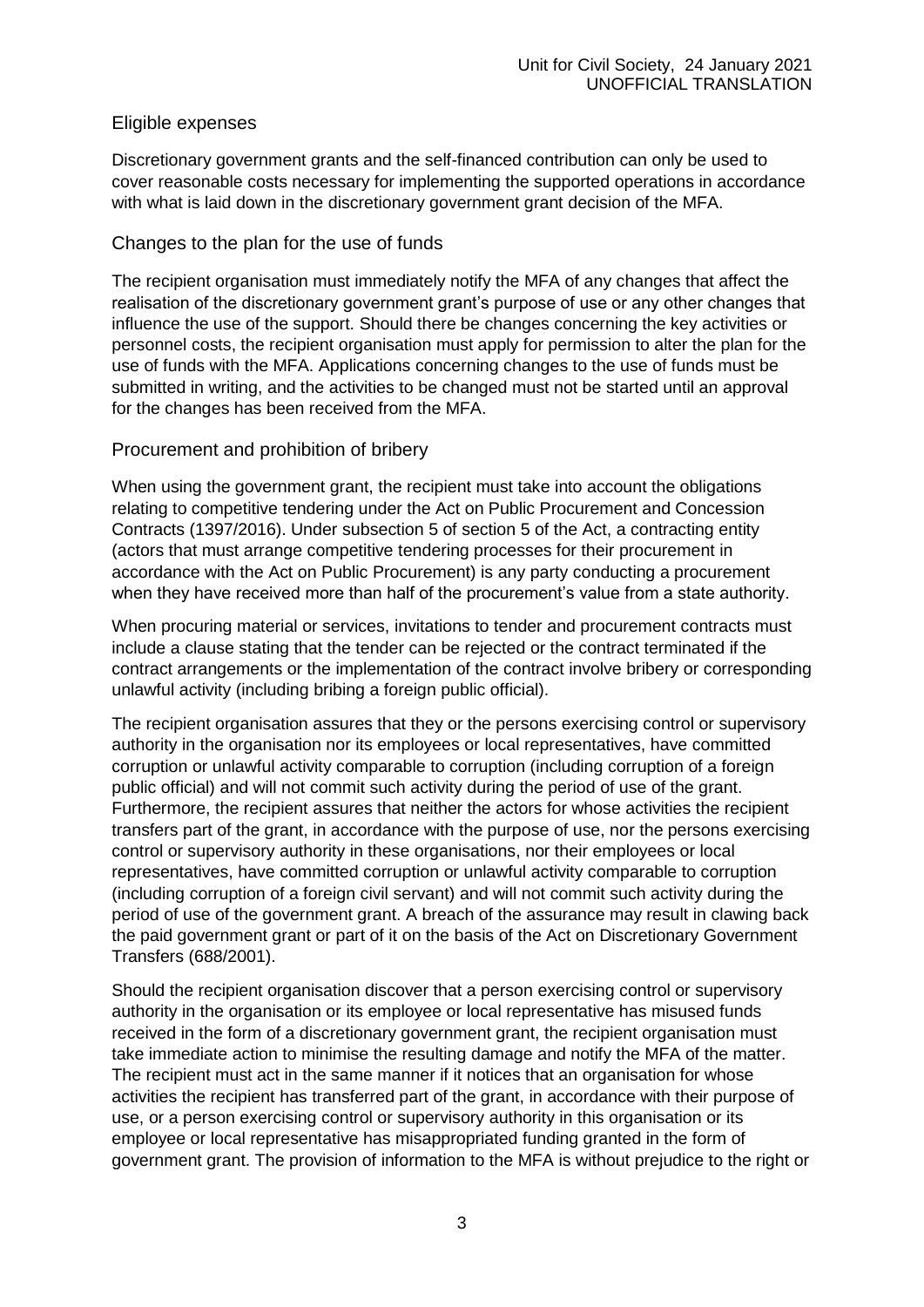obligation of the Ministry to claw back the paid government grant or part of it from the recipient on the basis of the Act on Discretionary Government Transfers (688/2001).

In all activities, it is important that the recipient has sound governance and financial management structures and takes into account the guidelines given in the Anti-Corruption Handbook for Development Practitioners published by the Ministry for Foreign Affairs (ISBN: 978-952-281-026-7).

#### Accessibility of online content

When using the grant, the recipient organisation must ascertain if it falls within the scope of application of the Act on the Provision of Digital Services (306/2019, Digital Services Act). The Digital Services Act applies, for example, to institutions governed by public law as defined in section 2 of the Act. The Digital Services Act is also applied to the development and maintenance of digital services provided by companies, foundations, associations and other organisations if they receive half of the development or maintenance costs of digital services from a public authority. The Digital Services Act lays down provisions on the accessibility requirements of digital services, among other things. The Act applies not only to the recipient's actual website but also to possible thematic or campaign sites located at different addresses.

#### Intellectual property rights

The MFA has a free and unlimited right to use all materials or results, produced in connection with activities supported by discretionary government grants, for an indefinite period of time, including the right to use, copy, edit and commission changes to the materials and disclose them to third parties. The MFA is entitled to make results or materials, produced in connection with activities supported by discretionary government grants, publicly available, for example on the Ministry's website.

#### Recipient organisation's obligation to inform

The grant recipient must provide the government grant authority with correct and sufficient information for the purpose of overseeing that the terms of the grant decision are observed (section 14, subsection 1 of the Act on Discretionary Government Transfers).

Government grant recipients must notify the government grant authority without delay of any changes affecting the realisation of the intended use of the government grant or any other change affecting its use. (section 14, subsection 2 of the Act on Discretionary Government Transfers).

The recipient organisation is obligated to report on the use of the grant in accordance with the discretionary government grant decision.

#### Government grant authority's duty of supervision

The MFA has the right to receive and obtain information on the use and monitoring of discretionary government grants, along with other information, and conduct inspections where necessary.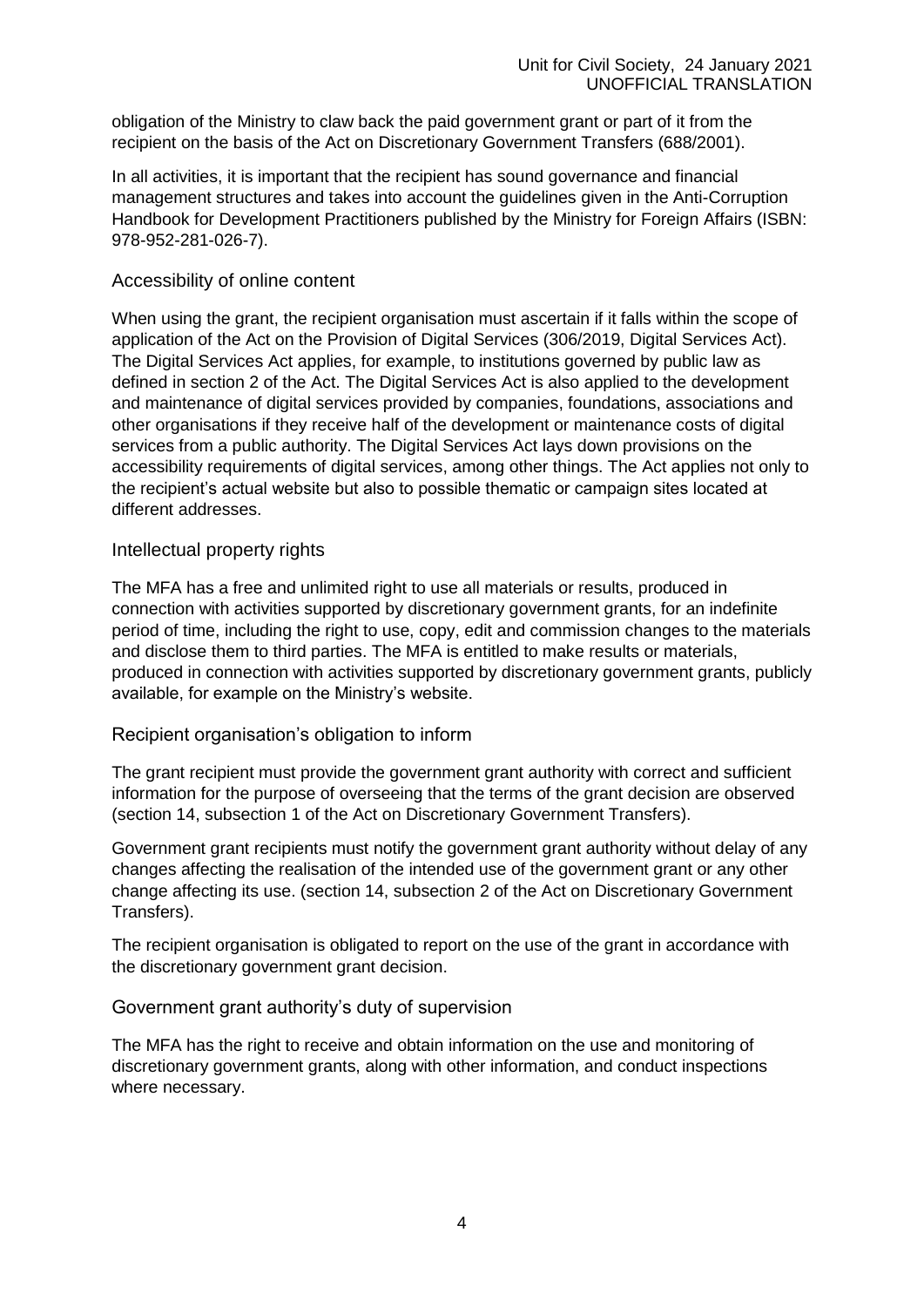## Right to carry out audits

Provisions on the right of the government grant authority to audit are laid down in section 16 of the Act on Discretionary Government Transfers. The MFA is entitled to conduct any such audits of the recipient organisation's finances and operations that are necessary for the payment of the discretionary government grant and the monitoring of its use. If a discretionary government grant has been awarded under subsection 3 of section 7 of the Act for a project or activities of a party other than the recipient organisation but in accordance with the discretionary government grant decision's purpose of use, the MFA has the right to audit the finances and activities of the party implementing the activities or project in question. By its decision, the MFA can authorise another authority or external auditor to conduct the aforementioned audits. A third-party expert can, on request by the discretionary government grant authority, assist the audit. The right of audit of the National Audit Office of Finland and the Parliamentary Audit Committee is laid down separately.

## Auditing

Provisions on the conduct of the audit are laid down in section 17 of the Act on Discretionary Government Transfers. The recipient organisation must provide the auditing official and/or auditor with all information, reports, documents, records and other material necessary for performing the audit and otherwise provide assistance during the audit. The official and auditor conducting the audit is entitled to seize the material subject to audit if the auditing so requires. The materials will be returned without delay after they are no longer needed for the audit. To the extent required by the audit, the auditing official and auditor conducting the audit is entitled to access the business premises, storage facilities and other similar properties used for professional or business purposes as well as other areas that are relevant to the awarding of the discretionary government grant and the monitoring of its use.

## Suspension of disbursements

Provisions on the suspension of disbursements are laid down in section 19 of the Act on Discretionary Government Transfers. The MFA can decide to suspend the disbursement of a discretionary government grant in the following cases:

1) There are reasonable grounds to suspect that the recipient of a discretionary government grant is not complying with the conditions laid down in subsection 4 of section 12 or sections 13 or 14 of the Act on Discretionary Government Transfers.

2) The grounds on which the grant was awarded have essentially changed; or

3) Suspension of disbursements is required by European Union law.

## Repayment of discretionary government grants

Provisions on repayment of a discretionary government grant are laid down in section 20 of the Act on Discretionary Government Transfers. The recipient organisation must immediately return any discretionary government grant or part thereof if received erroneously, excessively or obviously without justification. The recipient organisation must also return the discretionary government grant or part thereof if it cannot be use the grant for the purpose stated in the discretionary government grant decision. If the amount to be repaid is no more than EUR 100, returning it is not necessary.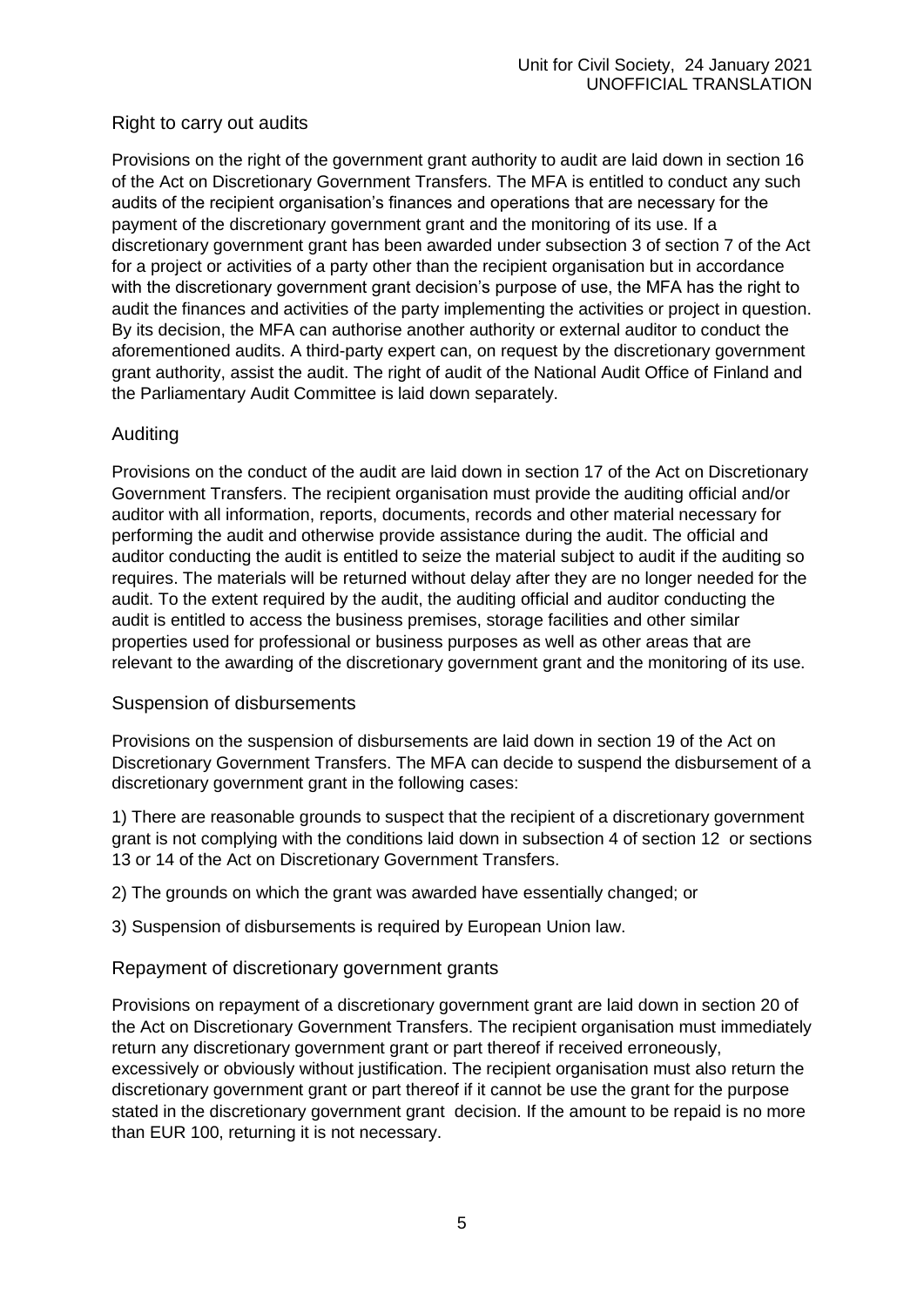Clawback obligation of discretionary government grants

Provisions on clawing back a discretionary government grant are laid down in sections 21 and 22 of the Act on Discretionary Government Transfers. According to the Act on Discretionary Government Transfers, the MFA is obligated to order that the payment of a discretionary government grant be discontinued and that the disbursed amount be clawed back, if the recipient organisation has:

1) failed to return a discretionary government grant or part thereof that should be returned by virtue of section 20 of the Act on Discretionary Government Transfers;

2) used the support for a purpose which is essentially different from the purpose for which it was granted;

3) given false or misleading information on a matter that has essentially influenced the decision to award the grant or its amount or conditions, or concealed such a matter; or

4) in a manner comparable to paragraphs 1–3 above, otherwise substantially violated the provisions concerning the use of discretionary government grants or the conditions included in the grant decision.

Discretionary clawback of discretionary government grants

Pursuant to section 22 of the Act on Discretionary Government Transfers, the MFA can order that the payment of a discretionary government grant be discontinued and that the disbursed amount be clawed back fully or partly if the recipient organisation has:

1) violated subsection 4 of section 12 or sections 13 or 14 of the Act on Discretionary Government Transfers;

2) refused to provide material referred to in section 17, subsection 1 or assistance as referred to in the subsection with regard to an audit;

3) terminated the activities for which the grant was awarded,

reduced them substantially or assigned them to another party;

4) in violation of section 13 assigned the ownership or possession of property procured with the grant to another party;

5) in violation of section 13 permanently altered the purpose of the property for which the grant was awarded;

6) been subject to recovery proceedings, or placed into liquidation, bankruptcy or made subject to debt adjustment

referred to in the Act on Restructuring of a Business (47/1993) or debt rescheduling referred to in the Act on Debt Rescheduling for Private Individuals (57/1993), unless the purpose of the grant requires otherwise, or;

7) the recipient organisation takes action that is in practical terms comparable to what is laid down in paragraphs 1–6 above by giving a matter related to the granting, payment or use of the transfer a legal form that does not comply with its true nature or purpose.

If either a recipient of a discretionary government grant or the recipient's representative who, under the Criminal Code, has been imposed a final sentence for the employment of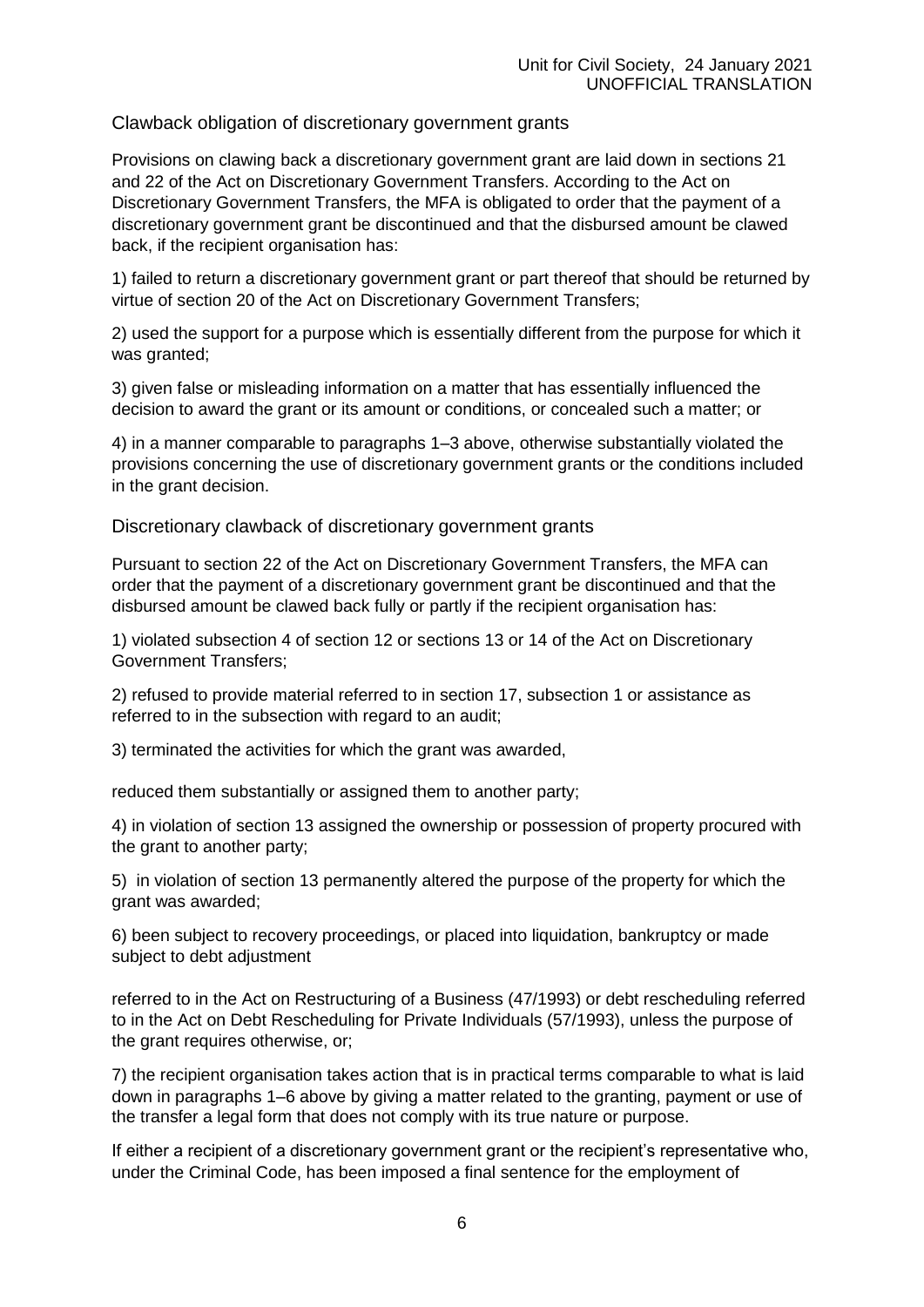unauthorised foreign labour or, as an employer, for an offence concerning foreign labour, or if the recipient of a grant has been issued a cash penalty, referred to in the Employment Contracts Act, the government grant authority may continue to pay the discretionary government grant and refrain from recovering the paid amounts or part of it only for a particularly weighty reason.

If the property for which the discretionary government grant was awarded has been destroyed or damaged during the period of use specified in the discretionary government grant decision and new equivalent property is not procured to replace this property, the MFA can issue a decision to terminate the disbursements and order an amount equivalent to the discretionary government grant's share of the original acquisition cost of the property to be clawed back from the possible insurance compensation or other reimbursement.

The MFA can also issue a decision to terminate the payment of a discretionary government grant and to claw back paid instalments if required by European Union law.

An annual interest in accordance with section 3, subsection 2 of the Finnish Interest Act (633/1982), plus three percentage points, must be paid on the amount to be repaid or clawed back.

If the amount to be recovered is not paid by the date set by the authority, annual interest on arrears must be paid on the sum due in accordance with the interest rate referred to in subsection 1 of section 4 of the Interest Act. (Act on Discretionary Government Transfers, section 25)

More detailed instructions from the government grant authority

The MFA can issue more specific instructions concerning the applicant's obligation to provide clarifying information, the recipient organisation's obligation to keep books, the payment of the discretionary government grant, the use of the support and the implementation of the monitoring.

# **ADDITIONAL CONDITIONS FOR PROJECT SUPPORT**

Amount of discretionary government grants and self-financing

The maximum annual amount of grants awarded by the Ministry for Foreign Affairs may not exceed 85 per cent of a project's total costs approved by the Ministry. Using the grant requires that a minimum of 15 per cent of the project is covered by the Finnish recipient organisation's self-financing, including a cash contribution that covers at least 7.5 per cent of the project's total costs. A part of the self-financing, up to 7.5 per cent of the project's total costs, may be covered by voluntary work or in the form of service and material donations. Acceptable voluntary work can be work performed by a representative of the recipient organisation, who has been seconded from Finland, and project work carried out in Finland. In order to be approved as self-financing, the service and material donations must originate in Finland or the European Economic Area (EEA). Projects whose main objective is to promote the rights of people with disabilities may be supported by no more than 92.5 per cent of the project's total annual costs. Of the recipient's own annual contribution, at least 7.5 per cent must be in cash.

The recipient must raise its self-financing from sources in Finland or from countries belonging to the EEA. Should the recipient organisation encounter problems in raising the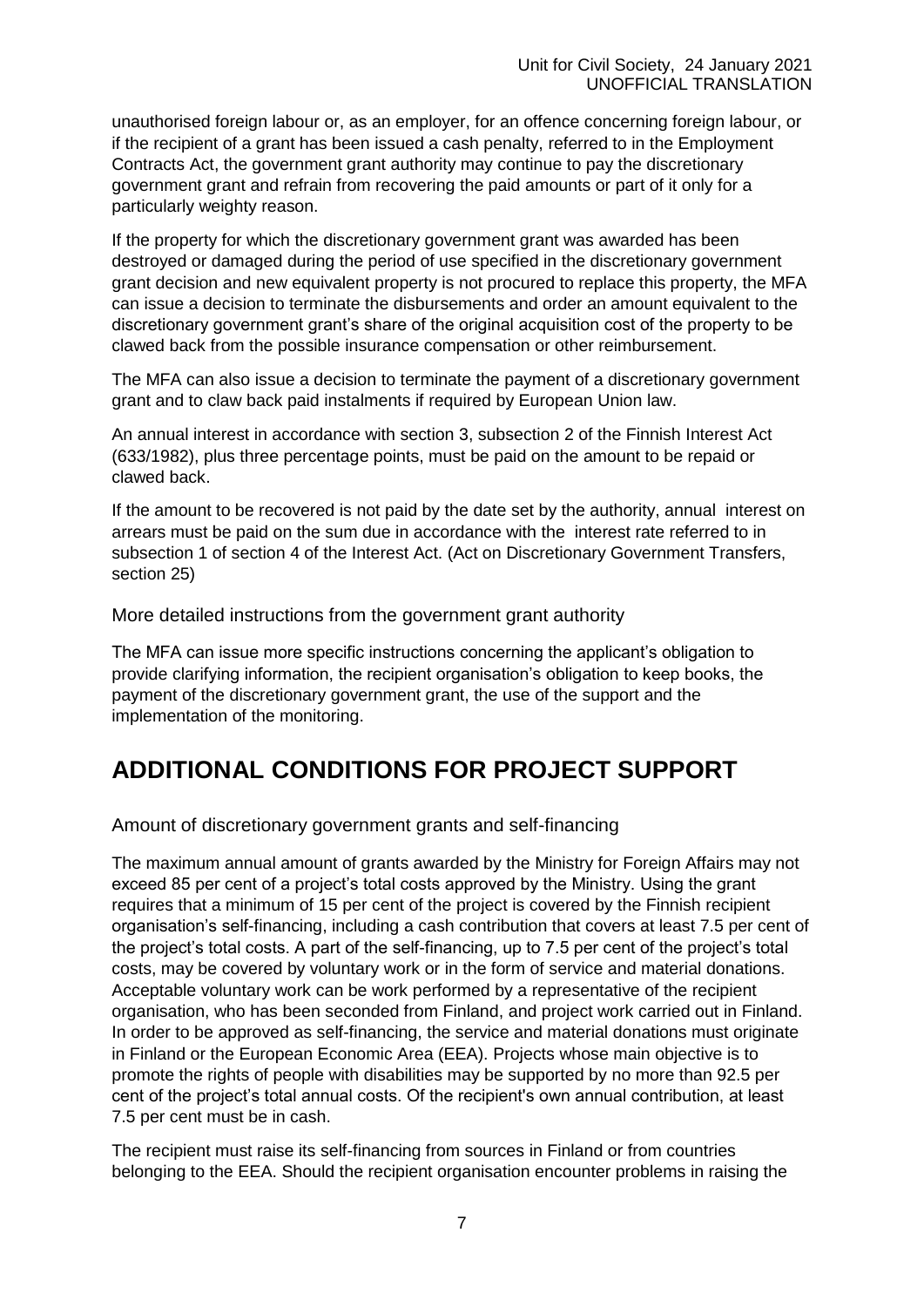required self-financing, the MFA, upon consideration, may also approve funds collected from outside the EEA to be included as part of the self-financing. The recipient organisation must present its justifications for the self-financing raised from outside the EEA. The project's cash flow statement must mention the donor as well as the country of origin of the funding. Other support received by the recipient organisation or its partner from the central government, a municipality or other public body in Finland, or other support under public law, must not be used to cover the self-financing contribution, nor public funding received from outside Finland. Self-financing cannot include funding collected by a local partner or the recipient organisation in the country of operation.

The cash element of the self-financing must be entered in the recipient's bookkeeping. Voluntary work included in the self-financing and donations received in the form of service and material donations are recorded in the project's bookkeeping, in which case they are recorded as both revenue and expense.

The value of voluntary work is determined based on reasonable gross salary payable for comparable work in the country in which the voluntary work is done. The value of service and material donations is calculated on the basis of their fair value. The fair value is the normal market price of items or services at the time. The estimated value must be documented and presented in the project's financial report. If the donation is especially high in value, or is a special item, experts should be used in appraising its value. The expert's assessment must be available if necessary.

The rate at which self-financing is raised must be monitored and any potential problems must be reported to the MFA without delay. If the reported self-financing remains below the required 15 per cent or, in projects promoting the rights of people with disabilities, 7.5 per cent, it is recorded as the level of the project's self-financing and, therefore, the eligible costs of the project are reduced proportionately so that the required level of self-financing is met.

#### Government grant payments

Grants are paid annually in one or two instalments to the bank account informed by the recipient organisations. To receive the instalments, the recipient organisation must duly complete the disbursement request form, separately for each instalment, and send it to the MFA via its e-services. The requested amount must correspond to the project's actual need for funds, and the schedule of the disbursements must be reviewed from time to time as the project progresses. After the first year of disbursements, the grant is payable without a separate decision as soon as the government budget for the year in question has been approved by Parliament and has entered into force. However, disbursements for subsequent years requires that the recipient organisation submits a brief progress report as well as an updated annual plan and budget, attached to the disbursement request, in accordance with the Ministry's instructions.

As a rule, grants that have been awarded for a certain year should be used during the year in question and be withdrawn no later than by the end of October of that year. Upon a justifiable request by the recipient organisation, the MFA may decide that funds that have not been withdrawn can be carried over to the following year. The recipient organisation must submit a justified request for the carry-over of the outstanding funds before the end of October. Should the recipient organisation have withdrawn funds that remain unspent at the end of the project's year of operation, a permission for a possible carry-over to the next year must be requested from the MFA prior to the end of the project's year of operation.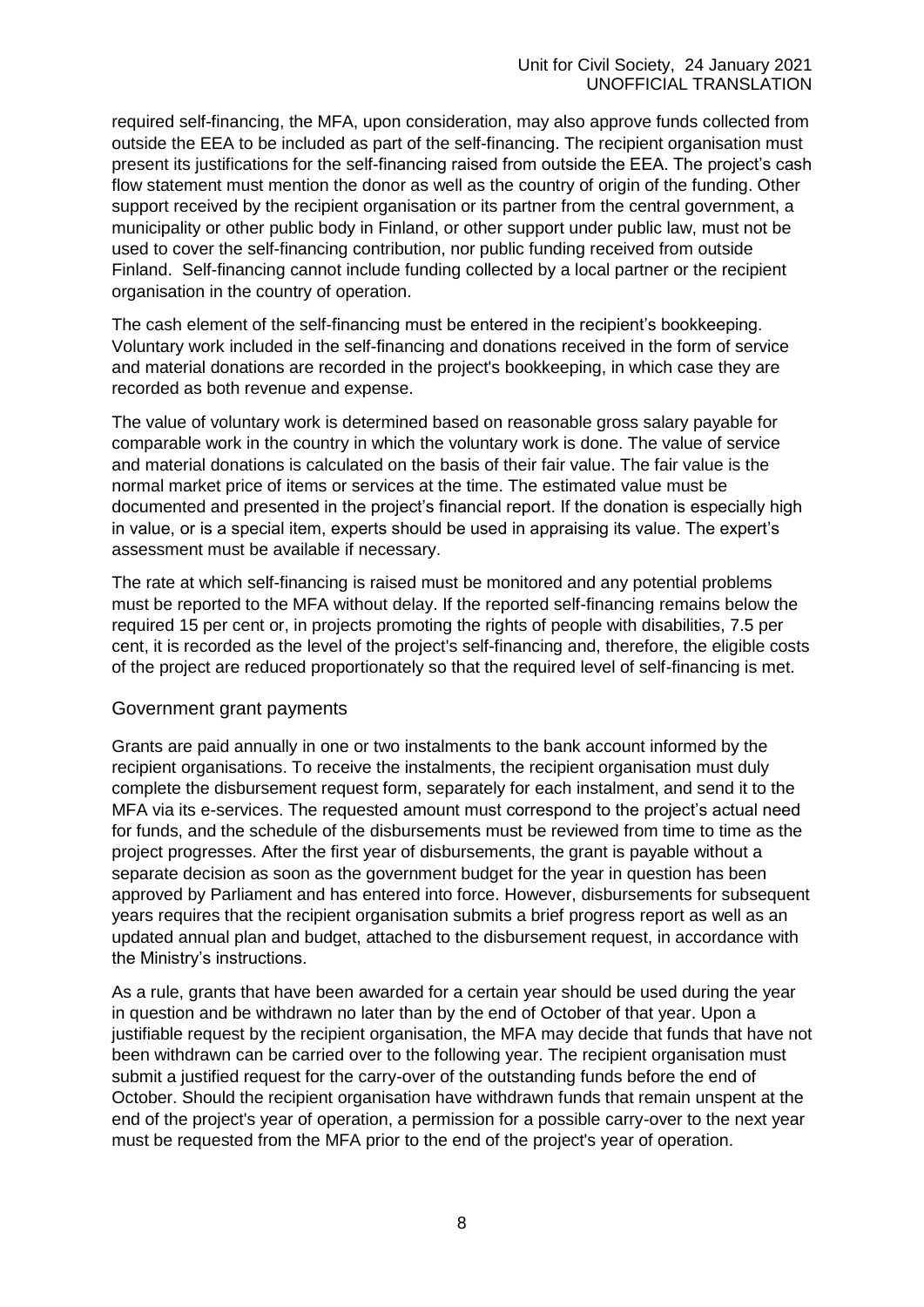The disbursement request must be submitted no later than one month before the suggested due date for payment. As a rule, the first possible payment date of the year is 30 January, depending on the deadlines concerning the approval of the government budget for the year in question.

## Use of discretionary government grants

#### Cooperation agreement with partners

Having received a favourable decision on a discretionary government grant, the recipient organisation must conclude a cooperation agreement with all of its partners using the government grant. The recipient organisation is fully responsible for the use of the grant to the MFA to the extent that the grant is transferred to a third party.

In the cooperation agreement, at least the following matters must be included:

- the purpose and objectives of the cooperation, the distribution of rights and responsibilities, the authorised representatives, and the duration and termination of the agreement.
- The cooperation agreement must state that the project is funded by the Ministry for Foreign Affairs and the use of funds is guided by a government discretionary grant decision (and related terms and conditions, ethical code of conduct, restrictions, guidelines, legislation). Therefore the MFA or its appointed representative has the right to audit the activities and finances of the local partner. The cooperation agreement must therefore oblige the cooperation partner to allow the MFA or a representative appointed by the MFA to audit the partner's finances and activities.

Since the Finnish recipient organisation is fully liable to the Ministry for Foreign Affairs for the use of the government grant, the agreement must oblige all local partners to the following:

- use the funds as agreed in the grant decision
- let representatives of the Finnish recipient organisation to audit the local partner's finances and activities.

The agreement must specify the stage at which the implementation of the project in its entirety will be entrusted to the local partner.

The tendering requirements under the Act on Public Procurement and Concession Contracts must also be complied with in the cooperation agreement.

The cooperation agreements must be submitted to the MFA when the supported projects are launched.

Property acquired using a discretionary government grant

If a discretionary government grant has been awarded for the procurement or basic refurbishment of a building or an apartment in a building, the property for which the grant was awarded should be used for the designated purpose within the framework of this form of support for at least 15 years.

The recipient organisation must ensure that its local partner maintains a list of any fixed assets procured using funding for development cooperation purposes and self-financing and of changes in the value of these assets updated. The Ministry for Foreign Affairs may request the list for inspection.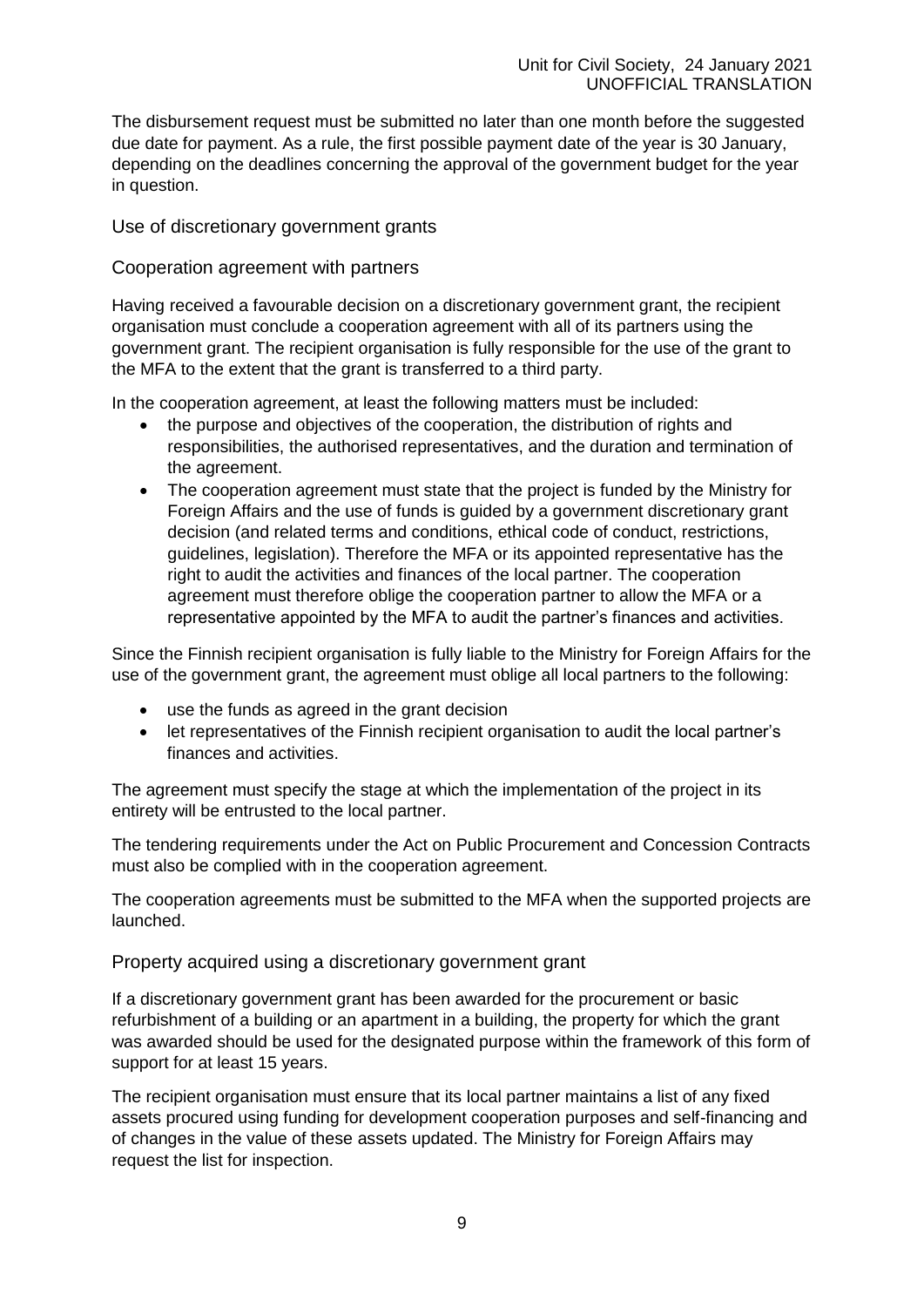## Eligible expenses

#### Administrative costs

Acceptable administrative costs of a project may not exceed 10 per cent of the project's actual total annual expenses (including administrative costs). The administrative costs incurred by the project in Finland can be accepted as the administrative costs of the project. The administrative costs need not be itemised.

#### Personnel costs

Government grant can be used to cover the essential payroll costs as well as statutory nonwage labour costs and other essential personnel costs. Pay must be based on a valid collective agreement indicated by the recipient organisation and/or on the average local level of pay in the sector in question. The recipient organisation must keep up-to-date records of persons hired using the project funding, of the duration of their employment, as well as of the grounds and amount of their pay to ensure the availability of the information to the government grant authority should it request access to it. The recipient organisation is responsible for ensuring that the employees and experts have legal work permits.

Travel and accommodation costs are covered based on the most affordable options, however ensuring that eligible costs never exceed the maximum expenses stated in the currently valid State Travel Regulations. Personnel costs can also include other than statutory personnel costs. These may arise from travel insurance, vaccinations or visas for Finnish or local personnel.

In order to ensure sound management and efficient use of resources, all employees working for the recipient organisation and its partners must be subject to systematic recording of working hours It should be possible to derive the hours of work, including hours of voluntary work, spent on implementing the project from the working hours records.

The recipient organisation can also use the grant for hiring experts necessary to the project.

#### Operating and maintenance costs

Costs arising from investments, such as construction, renovation and equipment acquisitions, may be covered by the discretionary government grant only if they form an essential part of the project's implementation towards the achievement of the project's ultimate objectives. Discretionary government grants cannot be used to buy land.

Operating expenses include costs arising from the use of local premises, such as rent, electricity, water and other property-related running costs. Operating expenses also cover the purchase of fuel for the machines and equipment. Local telephone, internet, mail and other similar costs can be filed as office expenses. Corresponding costs in Finland are counted under administrative costs. Expenses arising from servicing and maintenance are considered to be maintenance costs.

Costs that are not accepted

- deprecations
- fundraising costs (excl. costs related to the acquisition of self-financing)
- business and investment costs, loan repayments and interest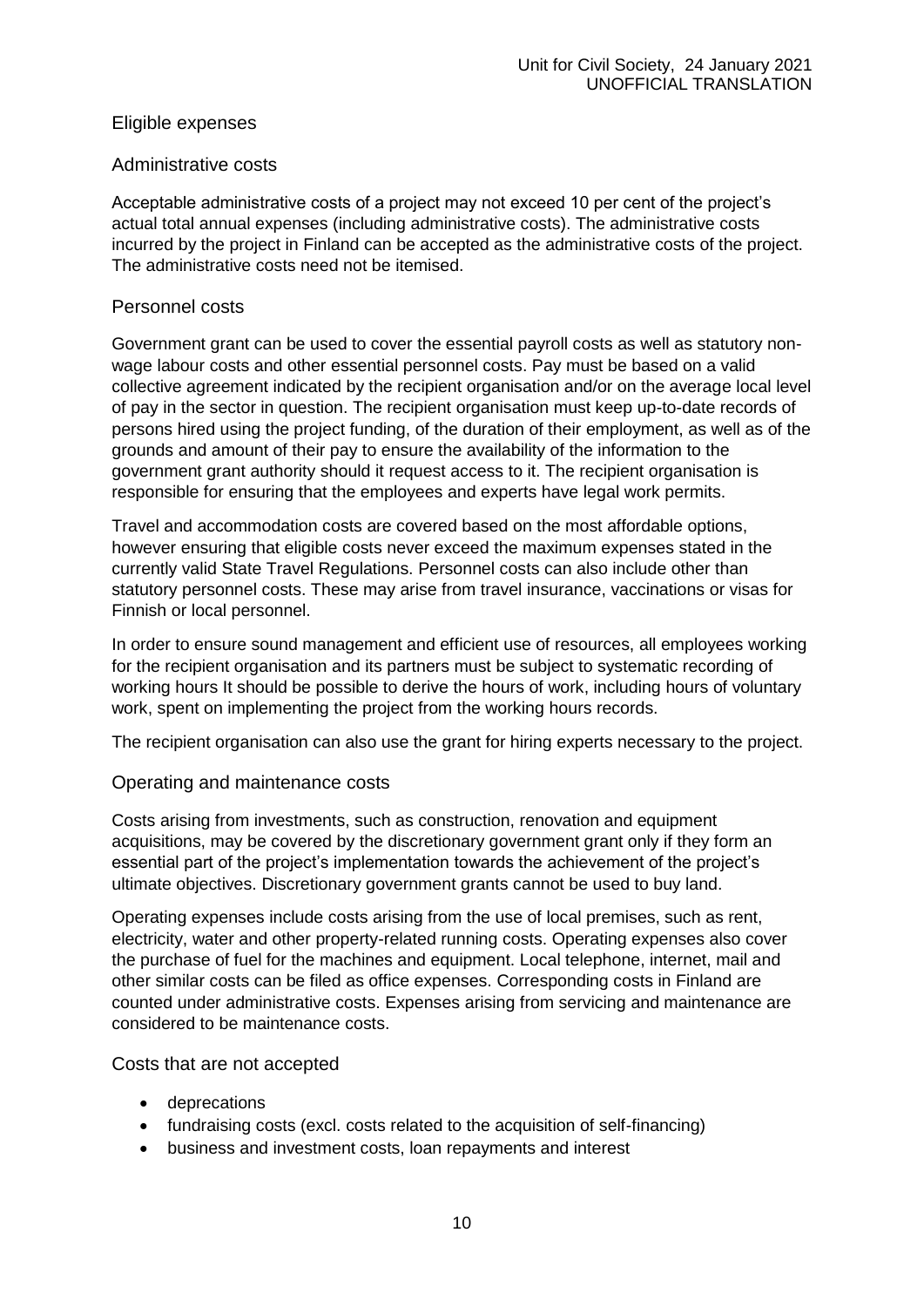- reservations referred to in the Accounting Act (1336/1997) (excl. holiday pay reservation)
- imputed amounts that are not based on actual costs
- redundancy payments or payroll costs payable during the period of notice without an obligation to work
- non-statutory supplementary pensions, bonuses and bonus costs
- legal costs or compensation imposed by a court and other penal charges, such as debt repayments, fines, penalty payments or fees for reminders
- costs and deficits from other targets of support
- guardianship expenses and entertainment costs

## Communications and communication costs

The general public in the country of operation and in Finland must be informed of the project. Communicating about the project refers to all the various communication methods that the recipient organisation employs to inform people in the target country and in Finland of the development cooperation project.

The recipient organisation must take care that up-to-date information on the development cooperation project implemented by it is provided on its own website and other possible communication channels. In Finland, the communication costs may not exceed 5 per cent of the annual total costs of the project.

Costs incurred from communication presenting the recipient organisation cannot be covered from a discretionary government grant awarded in the form of project support.

## Changes to the plan on the use of funds

In the event that the key objectives, activities or number of personnel change or cause a change of no less than 15 per cent compared to the application form's budget lines, the recipient organisation must apply for a permission to alter the plan on the use of funds in writing and get an approval from the MFA before the activities subject to change are started. The application form must be submitted to the MFA via its e-services.

Recipient organisation's obligation to inform

## Reporting

Following separate instructions from the MFA, the recipient organisation must submit an annual report of each project's activities and use of funds via the Ministry's e-services, accompanied by the audit reports of the project auditors in line with the MFA's separate audit instructions covering both the target country/countries and Finland. When submitting its report, the recipient organisation must give its opinion on the content of the audit reports.

The annual report must be submitted to the MFA by the end of April of the year following the year for which grant has been awarded and/or in which the grant has been used. The report compares the approved project plan and last dated budget with the actual outcome. The achievement of objectives and outcomes is described using the selected indicators. The annual report must be submitted even if the project has not progressed or the funding has been used. Any delay or failure to report will lead to suspension of disbursements and a possible denial of continued support. In the last annual report of the project, the recipient organisation must provide the MFA with an assessment of the results and the impacts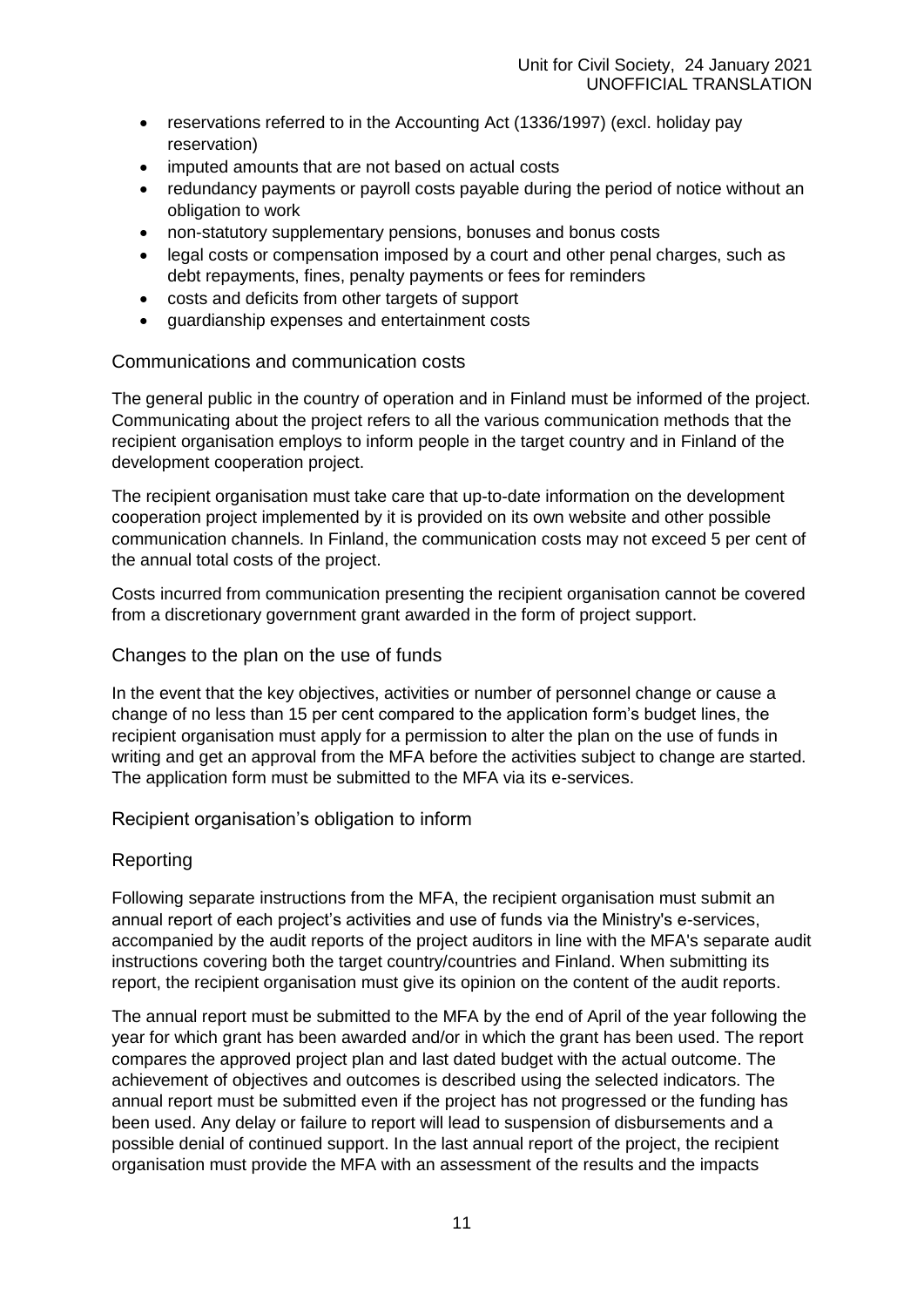achieved during the entire project period and give a report of the lessons learned and their applicability to other situations. The MFA may also ask the recipient organisation to provide other clarifications as it deems necessary.

When the project is completed and property is being handed over to the cooperation partner or another party, the matter must be agreed upon in writing to ensure that the property will continue to serve the intended purpose. A copy of the agreement of conveyance, signed by both parties, must be appended to the final report sent to the MFA.

#### Annually submitted basic information form

The recipient organisation's latest approved annual report, signed financial statement (profit and loss account, balance sheet, possible cash flow statement with appendices), the auditor's report, the action plan for the current year, and the budget must be sent annually to the Ministry's e-services together with the basic information notice. If changes are made in the recipient organisation's rules, the updated rules must be submitted to the MFA.

## Bookkeeping and auditing

The recipient organisation must have in place qualified accounting and financial statement practices required by the Accounting Act and Accounting Ordinance as well as statutory auditing or performance auditing practices. The project's bookkeeping must be organised so that the total finances of the project, (discretionary government grant and self-financed contribution) can be easily verified and inspected. Expenses accepted in the cost estimate of the project should, as far as possible, be recorded in subaccounts and the account scheme must facilitate the itemisation of approved cost items in bookkeeping and the annual report. Expense receipts must contain relevant bookkeeping information and be filed and kept so that they are available for auditing by the MFA in Finland. The recipient organisation must keep an inventory of the property that has been acquired with the discretionary government grant awarded by the Ministry. In Finland, receipts must be kept for six years. In partner countries, the local legislation must be complied with, but the receipts must be stored for at least six years. When the entire audit of a project is performed in Finland, all receipts will be kept there, and if they are in languages other than Finnish, Swedish or English, clarifications must be added in one of the aforementioned languages.

The auditors chosen by the recipient organisation must audit the bookkeeping of the project as well as the annual report that is sent to the Ministry. The recipient organisation ensures that its own and its partner's accounts of the project's costs are audited in compliance with the MFA's audit instructions for development cooperation projects. One of the auditors must be an auditor approved by the Central Chamber of Commerce (a KHT auditor) or by the local Chamber of Commerce (an HT auditor) or selected by the Finnish Board for Chartered Public Finance Auditors (a JHT auditor).

In the management of finances in the target country, the local legislation must be observed. If local expenses are entered into a partner's bookkeeping in the target country, they must be locally audited. Local auditors must meet the requirements for auditing set by the authorities of the country in question.

#### Assurances required of the recipient

In an appendix to its application for discretionary government grant, the recipient organisation has provided the Ministry for Foreign Affairs with an assurance that, among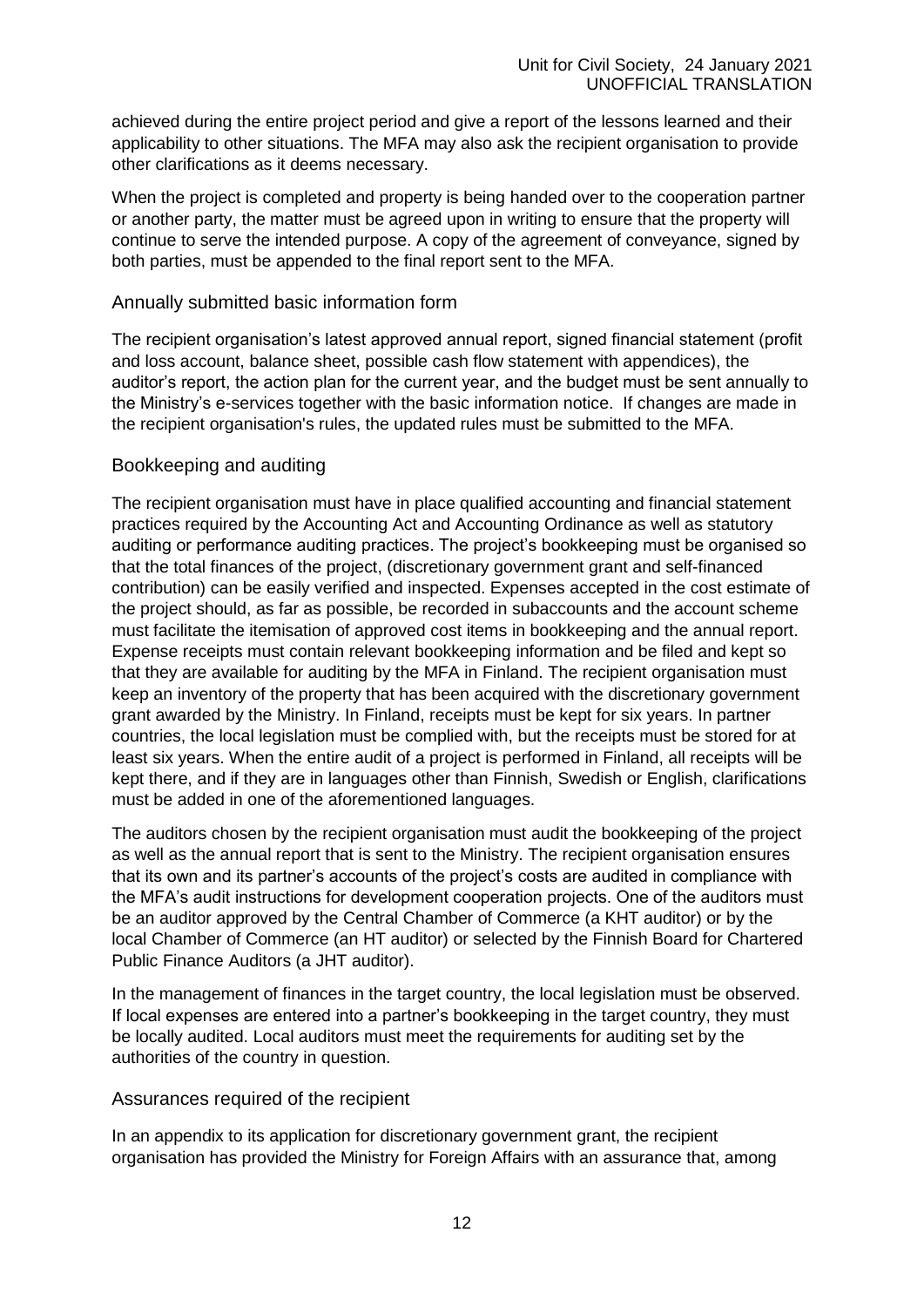other things, the recipient organisation, its representatives or those who have access to the grant have not committed certain offences during the five years preceding signature.

If the recipient organisation finds that one of the parties mentioned in the assurance has committed any of the offences referred to in the assurance at a certain time mentioned in the assurance or during the period of use of the grant, it must immediately take measures to minimise the damage and inform the Ministry accordingly.

In addition, when committing to the general terms, the recipient organisation also gives the said assurance under Procurement and Prohibition of Bribery.

If one of the parties mentioned in the assurance changes during the period of use of the grant, the recipient must submit a new assurance to the MFA.

E-services

Project support should be applied for and managed primarily via the MFA's e-services. In order to do so, the recipient organisation must register with the e-services and create an eservice account, through which documents relevant to project support will be submitted to the Ministry.

# **Ethical Code of Conduct**

Despite the variety of their purposes and backgrounds, influenced by religion, political affiliation or some other ideology, civil society organisations must pursue development cooperation in a manner that strengthens democratic structures and is in line with Finnish legislation, Finland's human rights policy, the Development Policy Programme's human rights-based approach and concept of non-discrimination as well as sector-specific guidelines complementing the programme. The importance of commitment to the Code of Conduct is accentuated when dealing with persons representing different cultures, religions and ideologies.

The Ethical Code of Conduct consists of conditions set by the Ministry for the use of discretionary government grants.

Organisations receiving development cooperation funds from the Ministry for Foreign Affairs commit to applying and adhering to this Ethical Code of Conduct in its development cooperation activities in the recipient country. In case an organisation fails to meet these conditions for the use of the grant awarded to it, the Ministry can set a date by which the conditions must be fulfilled, suspend the disbursement, or demand a repayment of paid instalments.

- 1. All those participating in development cooperation are guaranteed respect for their human dignity, human rights, culture, religion and ideology, free from all forms of discrimination. Development cooperation supported by the Government must be free from all kinds of discrimination. The most common forms of discrimination are associated with religion, political or other ideology/opinion, conviction, gender, ethnic origin, caste, language, health situation, disability, sexual orientation, sexual identity, age or other personal characteristic.
- 2. People who face discrimination from society and communities are at the heart of development cooperation. Development cooperation tackles the causes of poverty,